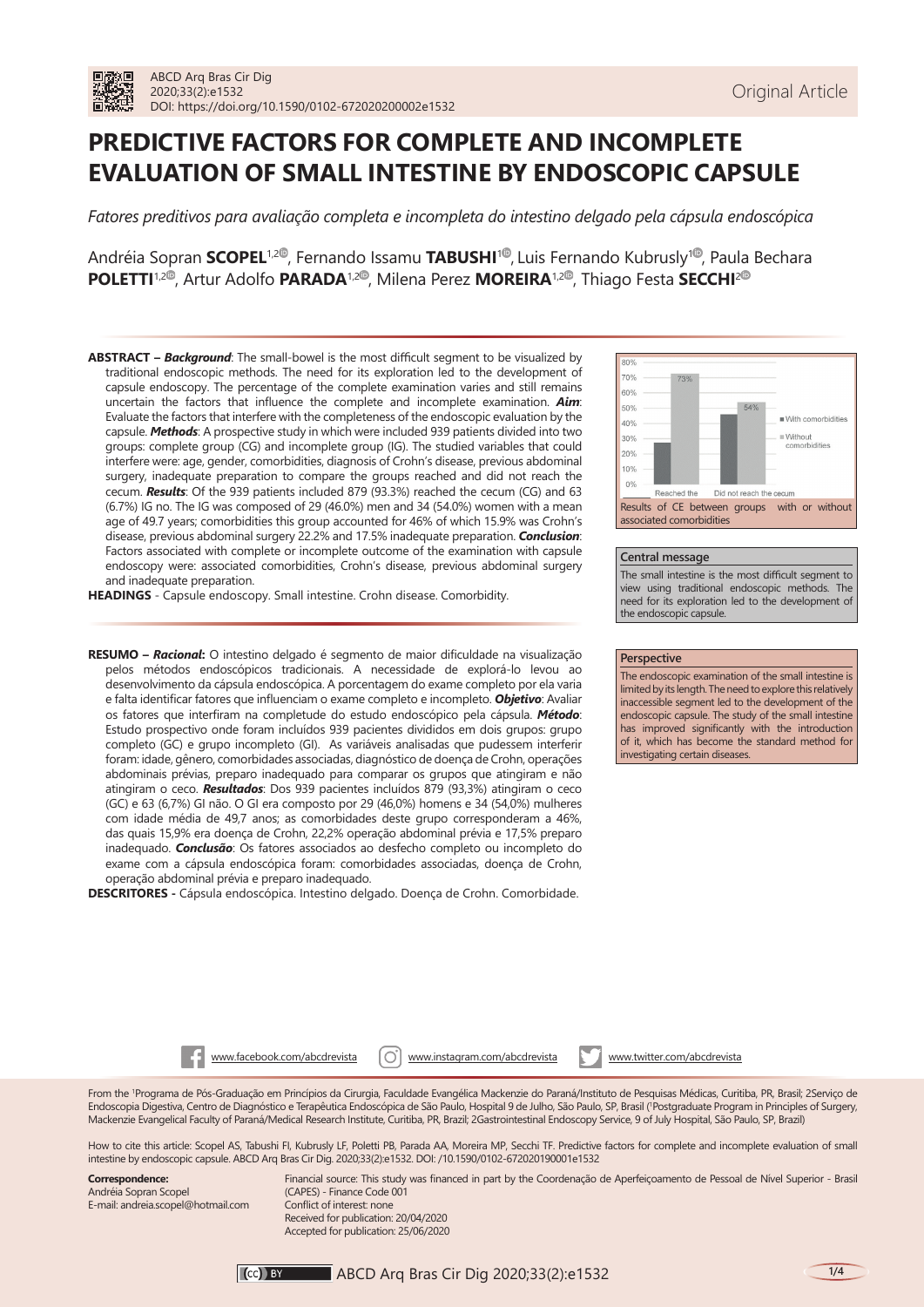### **INTRODUCTION**

The small bowel is the gastrointestinal tract site that has<br>the greatest difficulty to be visualized by endoscopic<br>traditional methods and, in it, endoscopy has limited<br>access due to its length and the distance of accessib he small bowel is the gastrointestinal tract site that has the greatest difficulty to be visualized by endoscopic traditional methods and, in it, endoscopy has limited orifices8. The need to explore this relatively inaccessible segment led to the development of capsule endoscopy (CE)<sup>12</sup>. The study of the small intestine has improved significantly with the introduction of this device that has become standard method in the investigation of this segment<sup>15,24</sup>.

Currently, there are many indications to its use. Mainly, is indicated for gastrointestinal obscure bleeding, inflammatory bowel disease, celiac disease and small intestine cancer<sup>12,15,24</sup>.

Small bowel comprises approximately 75% of the obscure gastrointestinal bleeding, defined as digestive, persistent or recurrent in origin, and no recognized after colonoscopy14,24,26 and upper endoscopy. The obscure bleeding represents 3-5% of cases, is expensive and life-threatening<sup>2,3,17,22</sup>.

In obscure bleeding, or when other endoscopic examinations were inconclusive, further investigation with the CE is recommended<sup>18,20</sup>. It was approved in 2001 by the Food and Drug Administration (FDA)12 in the USA and allows visualization of the mucosa of the small intestine helping to establish the diagnosis<sup>2,3,4,6,15,17,18,20,22.</sup>

The percentage of complete examination by the CE varies and studies seek to identify factors that may influence lack of completeness that can limit its use. There are few publications on this topic in the international literature.

The objective of this study was to evaluate the factors that prevented the completion of the endoscopic study of the small intestine by the capsule.

### **METHODS**

This study was approved by the Research Ethics Committee of the Mackenzie Evangelical Faculty of Paraná, Curitiba, PR, Brazil and all patients signed informed consent prior to the examination. The design was prospective and observational.

Were included 939 patients who underwent CE in Gastrointestinal Endoscopy Department of the July 9 Hospital, São Paulo, SP, Brazil. The following variables were analyzed: gender, age, comorbidities, presence of Crohn's disease, previous abdominal surgery, the inadequate preparation and the reach of the CE to the cecum in the test recording time. The life span of the batteries to keep the recording is about 8 h. The exam preparation was considered inadequate in the presence of residues or foodborne stasis which interfered with the proper mucosal evaluation. Data were recorded on a prospective spreadsheet. The capsules used were Mirocam® Given® and MA2 and SB2. All examinations were evaluated by two of the authors of this paper (PBP and TFS).

The preparation was the same for all patients, which consisted on the suspension of ferrous sulfate three days before the exam, and in the previous day, fed only with soft diet without waste or with clear liquids, administration of four bisacodyl tablets after lunch, intake of 1000 ml of water at 21 h with 100 drops of dimethicone, fasting of 10 h and 1 h before the procedure another ingestion of 1000 ml of water with 100 drops of dimethicone.

The independent variable was the capability of capsule endoscopy to reach the cecum. The images were captured by a portable recorder set at special abdominal belt for 8 h and transferred to the computer that processed the film with the help of specific software.

The patients were divided into two groups: complete study (CG) and incomplete (IG), which have or have not reached the cecum in the recording time.

Data were entered in Excel 2010 spreadsheets for Windows and statistical analyzes used the R version 3.0.2 program.

#### **Statistical analysis**

It was made in a descriptive way through the mean, median, minimum and maximum values, standard deviation, absolute and relative frequencies (percentage), and graphics-dimensional dispersion and bars. The inferential analyzes performed in order to confirm or refute evidence found in the descriptive analysis were Chi-square or exact Fisher test<sup>1</sup> when comparing the groups that reached or did not reach the cecum during recording time, by gender, presence of associated comorbidities, Crohn's disease, previous abdominal surgery and inadequate preparation. Mann-Whitney<sup>19</sup> was used when comparing the groups that reached and did not reach the cecum by age. The alpha level of significance was 5%.

## **RESULTS**

Of the total sample of 939 patients, 462 (49.3%) were men and 476 (50.7%) women. The mean age was 53.2±19.6 years (5- 95). In the CG, 433 (49.5%) were men and 442 (50.5%) women and in the IG 29 (46%) men and 34 (54%) women with p=0.596. The mean age in the CG was 53.5 years and in the IG 49.7 years with p=0.170 (Figure 1). From total, 268 (28.6%) patients had associated comorbidities, with Crohn's disease in 67 (7.1%) and previous abdominal surgery 122 (13%, Figures 2A, 2B and 2C).

Among all cases, 879 (93.3%) reached the cecum and 63 (6.7%) did not (Figure 2D). Associated comorbidities were present in 239 (27.4%) in the CG and 29 (46%) in the IG (p=0.002). In CG 57 (6.5%) they had Crohn's disease and in IG 10 (15.9%, p=0.011). Previous abdominal surgery had been performed in 108 (12.3%) in the CG and in 14 (22.2%, p=0.024) in the IG. Of the 63 patients who failed to reach the cecum, 11 (17.5%) had inadequate preparation (p<0.001). In these, the causes of inadequate preparation were subdivided (Figure 2E), which were attributed to: 1) changes in the mucosa (n=9, 81.8%); 2) age over 60 years (9.1%); and 3) only to inadequate preparation without other associated factors (9.1%,).



**FIGURE 1** - One-dimensional dispersion diagram of the age (years) of patients according to CE results

The group of 875 patients who had a complete CE study (CG) was formed by 433 (49.5%) men and 442 (50.5%) women. Their average age was 53.5±19.6 years (5-95). Associated comorbidity was present in 27.4% (n=239); Crohn's disease in 6.5% (n=57) and previous abdominal operation 12.3% (n=108).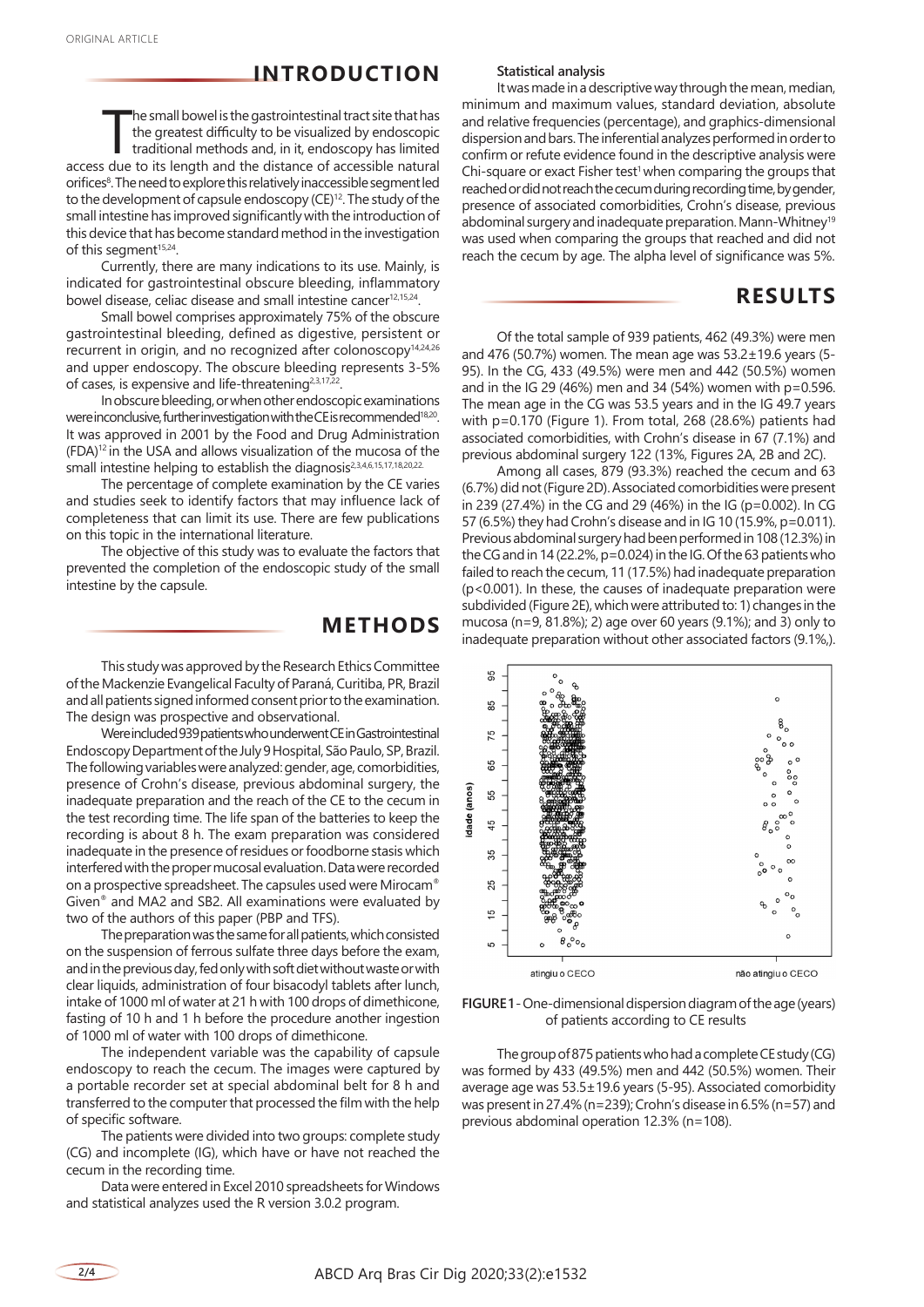

**FIGURE 2** - Results of CE between groups: A) with or without associated comorbidities; B) presence of Crohn's disease; C) with previous abdominal operation; D) state of preparation; E) reasons why the preparation was inadequate, according to cases that reached or did not reach the cecum

The inferential results confirmed the same gender ( $p=0.596$ ) and age (p=0.170) profile, regardless of whether or not reached the cecum. The same behavior was not observed when comparing the presence of associated comorbidity (p=0.002), Crohn's disease  $(p=0.011)$  and previous abdominal surgery  $(p=0.024)$ ; so, patients who have reached the cecum had fewer comorbidities, Crohn's disease and previous abdominal surgery.

### **DISCUSSION**

Several authors have studied the complete transit of the CE achieving different percentages, but very close. According to Rahmi Gabriel et al.<sup>16</sup> in long-term multicenter prospective study, the complete transit of the CE through the small intestine was achieved in 91.8%; Vlachogiannakos et al.<sup>22</sup> showed 87%; and Hoedemaker et al.<sup>9</sup> 81.8%. In a review involving 22,840 procedures, the percentage was 85.4%11. In the present study the full evaluation was possible in 93.3%, showing higher rate compared to most studies. Authors report incomplete rates ranging from 0-50%, which in these cases is unfavorable to the method for potential diagnosis loss<sup>25</sup>.

Retrospective studies have identified factors that may be predictive of incomplete examination; among them are mentioned bedridden patients, previous abdominal surgery and bowel inadequate preparation<sup>25</sup>. In this study, it was demonstrated that gender and age were not significant factors for both groups, which is also shown by other authors<sup>13,21,23,25</sup>.

The variables analyzed here - comorbidities, diagnosis of Crohn's disease, previous abdominal surgery and inadequate preparation - were factors that showed be impeditive to complete examination.

Associated comorbidity (p=0.002) had significant difference between the two groups, which is corroborated by studies that add chronic diseases in hospital<sup>5,13,25</sup> as a factor that contributes to the incomplete study.

Chronic diseases are associated with prolonged CE retention in the stomach due to longer gastric emptying time, which results in inadequate time for the complete evaluation of the small intestine, since the battery life is about 8  $h^{5,7,21}$ .

Regarding Crohn's disease, it is considered a significant factor for incomplete study (p=0.011). This has proven to be an important risk factor for the retention of CE7,10. Its diagnosis requires a combination of clinical, endoscopic and histological findings. Most image studies offer low sensitivity for early identification of the disease and, furthermore, upper gastrointestinal endoscopy and colonoscopy does not allow complete examination of the bowel.

The CE has a higher sensitivity in the identification of mucosal changes; therefore, it has valuable role in bowel evaluation as a whole, and especially in those with known or suspected Crohn´s 10.

Studies associated previous history of intestinal obstruction as a predictive factor for the exam be incomplete<sup>10,25</sup> circumstance more commonly found in patients with Crohn's disease<sup>7,10</sup>.

The presence of previous abdominal surgery was significantly associated with incomplete study (p=0.024); this fact has been reported by other authors with very close ratios to herein<sup>10,11,13,21,25</sup>.

The inadequate preparation was significant in  $IG (p < 0.001)$ . Most IG patients (81.8%) presented mucosal changes such as edema, hyperemia, changes of the villi, fibrosis, stenosis, scar retractions, deformities, tacks, ulcers or diverticula. This suggests that the existence of chronic diseases, inflammatory bowel disease, tumor or obstruction can justify. Age as a possible factor to influence the proper preparation could be attributed to delayed gastric emptying; but, in this study, it was not the main cause (9.1%), as the same rate was found for the presence of residues or stasis, with no apparent cause.

The poor bowel preparation was also a significant factor for incomplete examination in other studies<sup>9,10,13,21,25</sup>.

# **CONCLUSION**

Factors associated with complete or incomplete outcome of the examination with capsule endoscopy were: associated comorbidities, Crohn's disease, previous abdominal surgery and inadequate preparation.

## **REFERENCES**

- 1. Agresti A. Categorical data analysis. New York: Wiley Interscience, 1990, 558p
- 2. Ali A, Santisi JM, Vargo J. Video capsule endoscopy: a voyage beyond the end of the scope. Cleve Clin J Med. 2004 May;71(5):415-25.
- 3. American Society for Gastrointestinal. Endoscopy (ASGE). The role of endoscopy in the management of obscure GI bleeding. Gastrointestinal Endoscopy. 2010. 72( 3): 471 – 479.
- 4. Banić M, Babić Z, Kujundzić M, Petricusić L, Urek-Crncević M, Grgurević I, Kardum D, Bokun T. [Video capsule endoscopy--preliminary experience in university hospital setting]. Acta Med Croatica. 2009 May;63(2):159-64.
- 5. Ben-Soussan E, Savoye G, Antonietti M, Ramirez S, Lerebours E, Ducrotté P. Factors that affect gastric passage of video capsule. Gastrointest Endosc. 2005;62:785–790.
- 6. Carol E.Semrad Small Bowel enteroscopy: Territory conquered, future horizons. Disclosures. Curr Opin Gastroenterol. 2009; 25(2):110-115.
- 7. Cheon JH, Kim YS, Lee IS, et al. Can we predict spontaneous capsule passage after retention? A nationwide study to evaluate the incidence and clinical outcomes of capsule retention. Endoscopy 2007;39:1046-52.
- da Costa RD, Kemp R, dos Santos JS, DAPD, Ardengh JC, Ribas-Filho JM, Ribas CAPM. The role of conventional echoendoscopy (EUS) in therapeutic decisions in patients with neuroendocrine gastrointestinal tumors. ABCD Arq Bras Cir Dig. 2020;33(2):e1512. DOI: /10.1590/0102- 672020190001e1512
- Hoedemaker RA, Westerhof J, Weersma RK, Koornstra JJ. Non-smallbowel abnormalities identified during small bowel capsule endoscopy. World J Gastroenterol 2014; 20(14): 4025-4029.
- 10. Kav T, Bayraktar Y. Five years' experience with capsule endoscopy in a single center. World J Gastroenterol 2009 April 28; 15(16): 1934-1942.
- . Kav T, Bayraktar Y. Five years' experience with capsule endoscopy in a single center. World J Gastroenterol 2009 April 28; 15(16): 1934-1942.
- 12. Mishkin DS, Chuttani R, Croffie J, DiSario J, Liu J, et al. ASGE Technology Status Evaluation Report: wireless capsule endoscopy. Gastrointestinal Endoscopy. 2006 63(4): 539- 545.
- 13. Mitchell M Lee et al. Factors associated with incomplete small bowel capsule endoscopy studies. World J Gastroenterol. 2010 Nov 14; 16(42): 5329–5333.
- 14. Ohmiya N1, Nakagawa Y, Nagasaka M, Tahara T, Shibata T, Nakamura M, Hirooka Y, Goto H, Hirata I. Obscure gastrointestinal bleeding: diagnosis and treatment. Dig Endosc. 2015 Mar; 27(3):285-94.